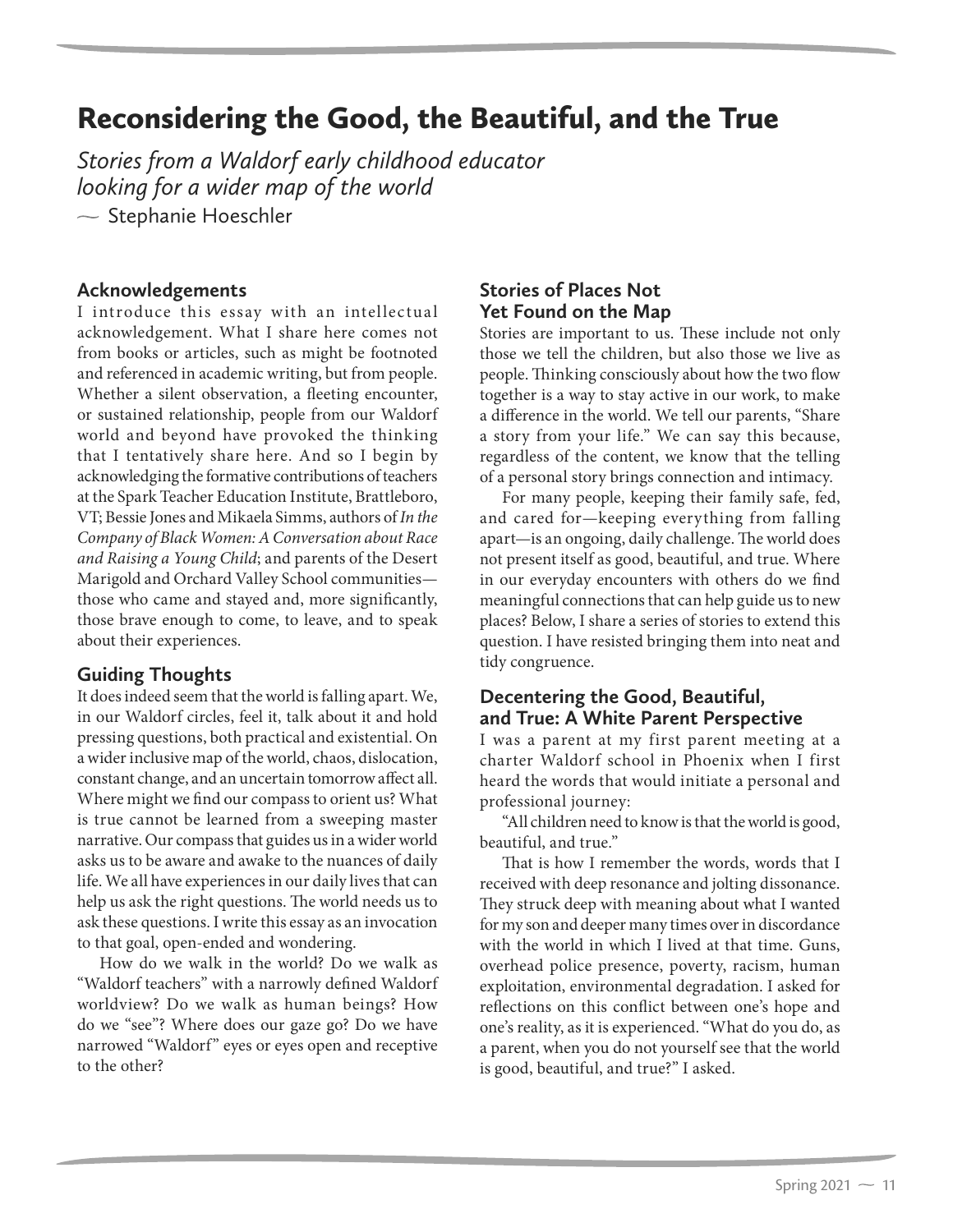Come to acceptance or take action.

Acceptance or action.

White and privileged, I labored for the next several years to move my family from a desert megalopolis to the green mountains of Vermont, the whitest state in the country on a per capita basis, where the Waldorf bubble of the good, beautiful, and true stayed intact for me.

My child lived a life that was good, beautiful and true. The children in my care did the same until a visiting parent poked my Waldorf bubble by asking,

"Where are the brown children?"

My classroom had brown dolls and a dark-skinned Madonna on the wall. My classroom was "beautiful" in aesthetic terms, or so I believed, as it was "good" and "true" as well with materials and furnishings that checked the boxes for inclusion, multiculturalism, and diversity. But in this moment a mother from India speaking Marathi to her husband who translated to me in English—while looking down at the floor at his black leather shoes to hide his discomfort at her question—told me in plain terms: "I see one thing and one thing only. I see whiteness."

#### **Another Decentering Story: A Black Parent Perspective**

Two black early childhood educators held a conversation on social media. In the flow of words exchanged there arose a picture of a Waldorf world that is not good, beautiful, and kind for all children. Not all children experience our classrooms as places of belonging. Not all families feel received with a gesture of warmth and acceptance.

The belief bubble of many listeners burst, hearing about a teacher and parent of a son who went to a Waldorf school for one year and left because the mother realized, not unlike the mother from India, that the world of the school was not "good, beautiful, and true" for her son.

#### **Another Story: Why Not?**

Would you use this song in your classroom? Why? Why not?

Mentors from the Spark Teacher Educational Institute asked this question of a group of teachers, mostly white, during a professional development workshop, "Teaching in Solidarity with Black Lives," held last summer. The song in question, "Which Side are You on, My Friend," is rooted in the hills of Kentucky and was sparked by a 1931 miners' strike. After Florence Reece, mother of seven and wife of a miners' union organizer, was terrorized in her home by Kentucky lawmen, Florence tore a sheet off the calendar on the wall and wrote this song. This song, written in protest and rage, spread throughout the union movement. It then was adapted and adopted during the 1960s by the Freedom Singers in a call and response form.

I heard this song in this form. Call and response. Singing into the ether.

"Which side are you on, my friends, which side are you on?"

"Freedom."

We sang this song together. And again, the simple question was asked, "Would you use this song in your classroom?" Why? Why not?

The experience of this workshop and the question posed about this particular song took me back to a time when I was an untrained teacher. I had been asked to step up and hold a class. I did not know anything Waldorf. I did have a pressing and urgent need to connect with the eighteen children gathered around me for circle. In the absence of a Waldorf knowledge base, I turned to a song that I knew would bring me and the children together. Steady rhythm that invited hand-clapping, slow and steady to bring heartbeats into unison; rich repetitive consonants. The song came from South Africa. I knew it as sung by Ladysmith Mambazo.

And the song did what I needed it to do. It brought the children and me into relationship. Only now through this work with those educators asking, "Why not?" do I see that a song in our classroom offers an opportunity for bringing the good, beautiful, and true that is connected to the wider world.

This is not unlike a sister teacher in southern China who sings, "We Shall Overcome," as she goes about her day with many children in a home-based program.